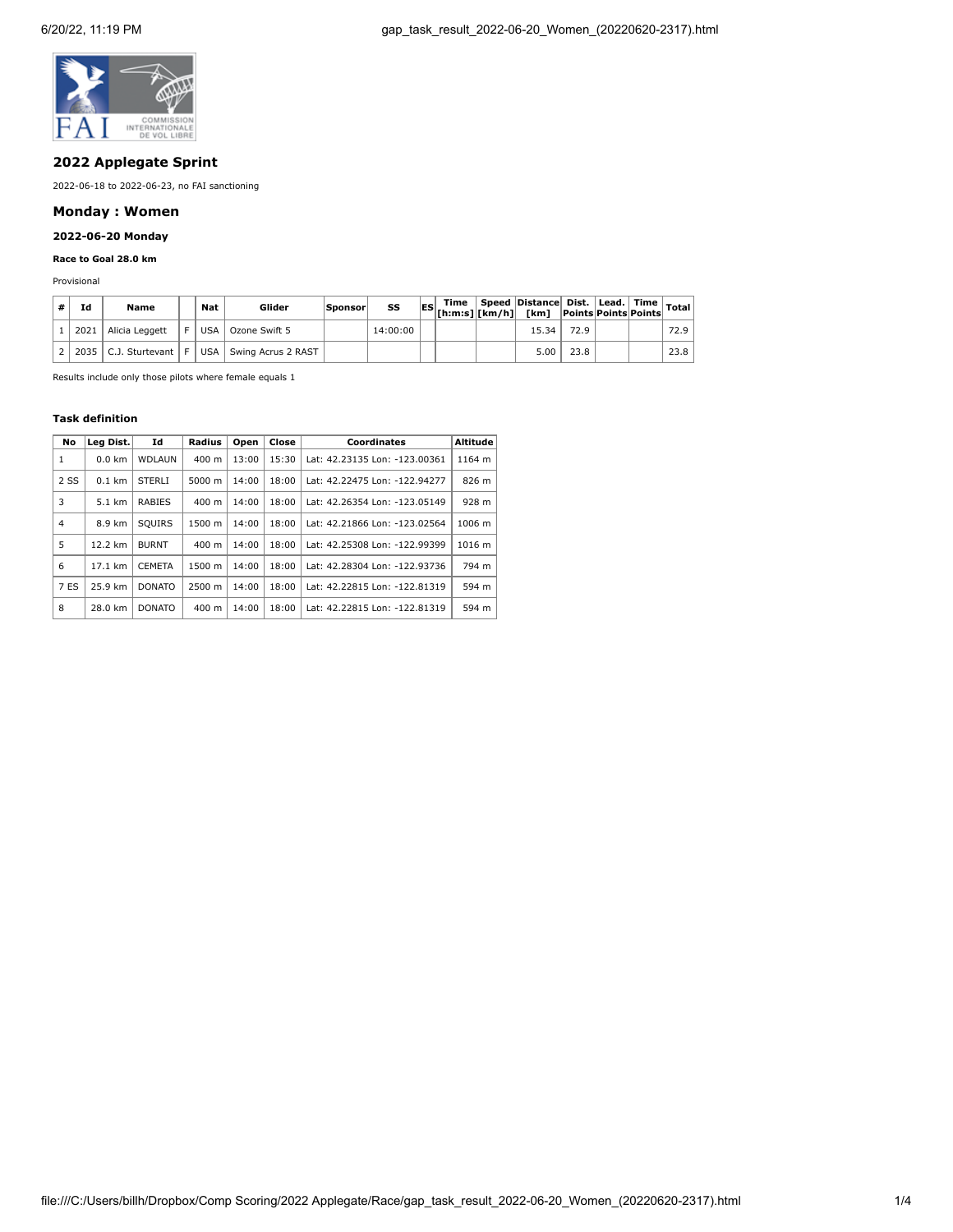# **Pilots not yet processed (NYP)**

| Td   | Name                |
|------|---------------------|
| 2003 | chris brown         |
| 2007 | Michael Cook        |
| 2018 | Robert Janzen       |
| 2023 | Wade Lippincott     |
| 2030 | Wilson Nolan        |
| 2037 | Alex Tenenbaum      |
| 2039 | Christopher Budicin |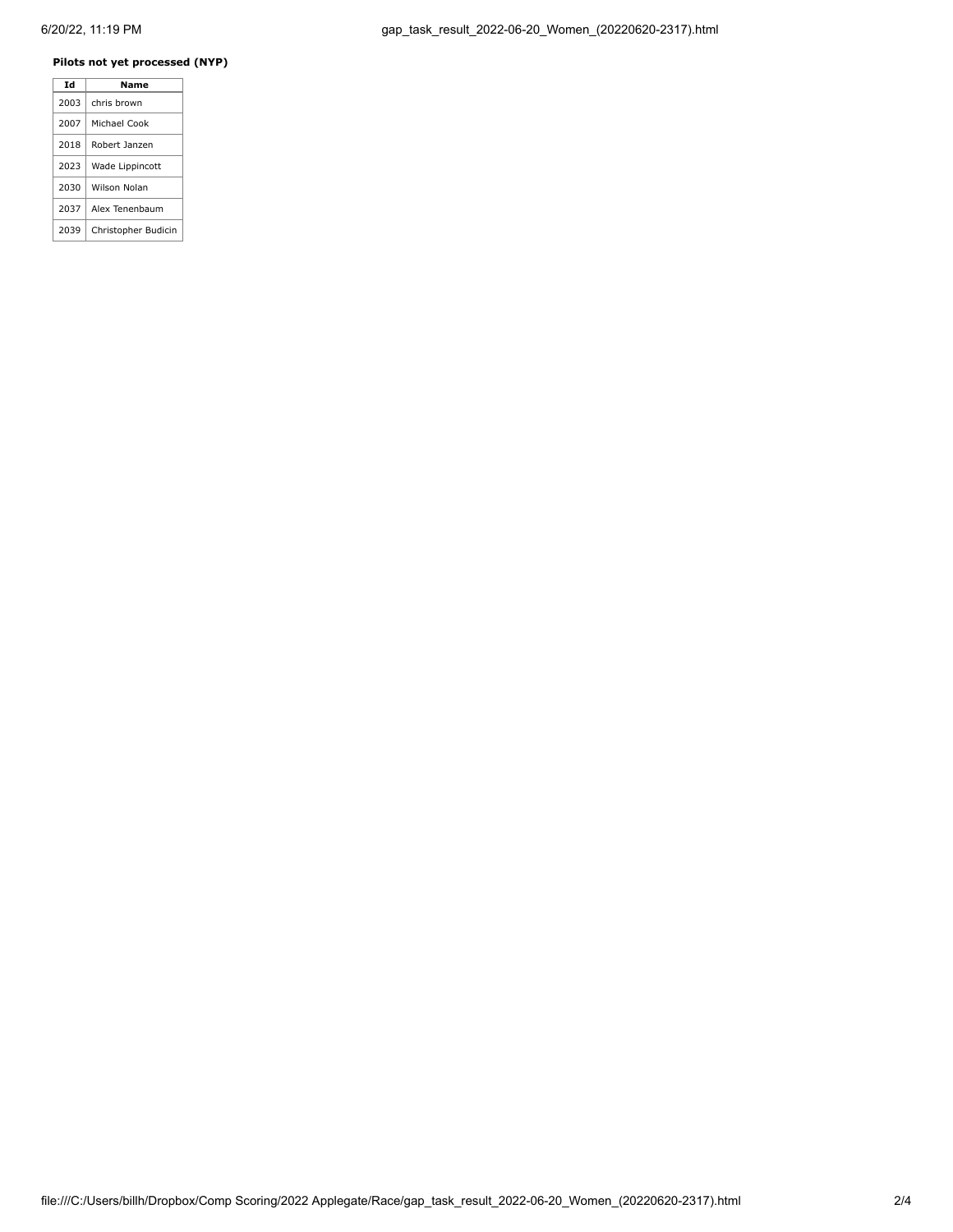## **Task statistics**

| param                           | value                     |
|---------------------------------|---------------------------|
| ss distance                     | 25.762                    |
| task distance                   | 27.95                     |
| launch_to_ess_distance          | 25.85                     |
| no_of_pilots_present            | 29                        |
| no_of_pilots_flying             | 29                        |
| no_of_pilots_lo                 | 29                        |
| no_of_pilots_reaching_nom_dist  | 0                         |
| no_of_pilots_reaching_es        | 0                         |
| no_of_pilots_reaching_goal      | 0                         |
| sum_flown_distance              | 159.537                   |
| best_dist                       | 19.173                    |
| best_time                       | 0                         |
| worst_time                      | 0                         |
| qnh_setting                     | 1013.25                   |
| no_of_pilots_in_competition     | 37                        |
| no_of_pilots_landed_before_stop | 0                         |
| sum_dist_over_min               | 76.789                    |
| sum_real_dist_over_min          | 76.789                    |
| sum_flown_distances             | 159.537                   |
| best_real_dist                  | 19.173                    |
| last_start_time                 | 2022-06-20T14:00:00-07:00 |
| max_time_to_get_time_points     | 0                         |
| goalratio                       | 0                         |
| arrival_weight                  | 0                         |
| departure_weight                | 0                         |
| leading_weight                  | 0.162                     |
| time_weight                     | 0                         |
| distance_weight                 | 0.838                     |
| smallest_leading_coefficient    | 1.771                     |
| available_points_distance       | 91.0936                   |
| available_points_time           | 0                         |
| available_points_departure      | 0                         |
| available_points_leading        | 17.61                     |
| available_points_arrival        | 0                         |
| time_validity                   | 0.7697                    |
| launch_validity                 | 1                         |
| distance_validity               | 0.1412                    |
| stop_validity                   | 1                         |
| day_quality                     | 0.1087                    |
| ftv_day_validity                | 0.1068                    |
| time_points_stop_correction     | 0                         |

## **Scoring formula settings**

| param                | value   |
|----------------------|---------|
| id                   | GAP2021 |
| min dist             | 5       |
| nom dist             | 35      |
| nom time             | 1.25    |
| nom launch           | 0.96    |
| nom goal             | 0.25    |
| day quality override | O       |
| bonus_gr             | 4       |